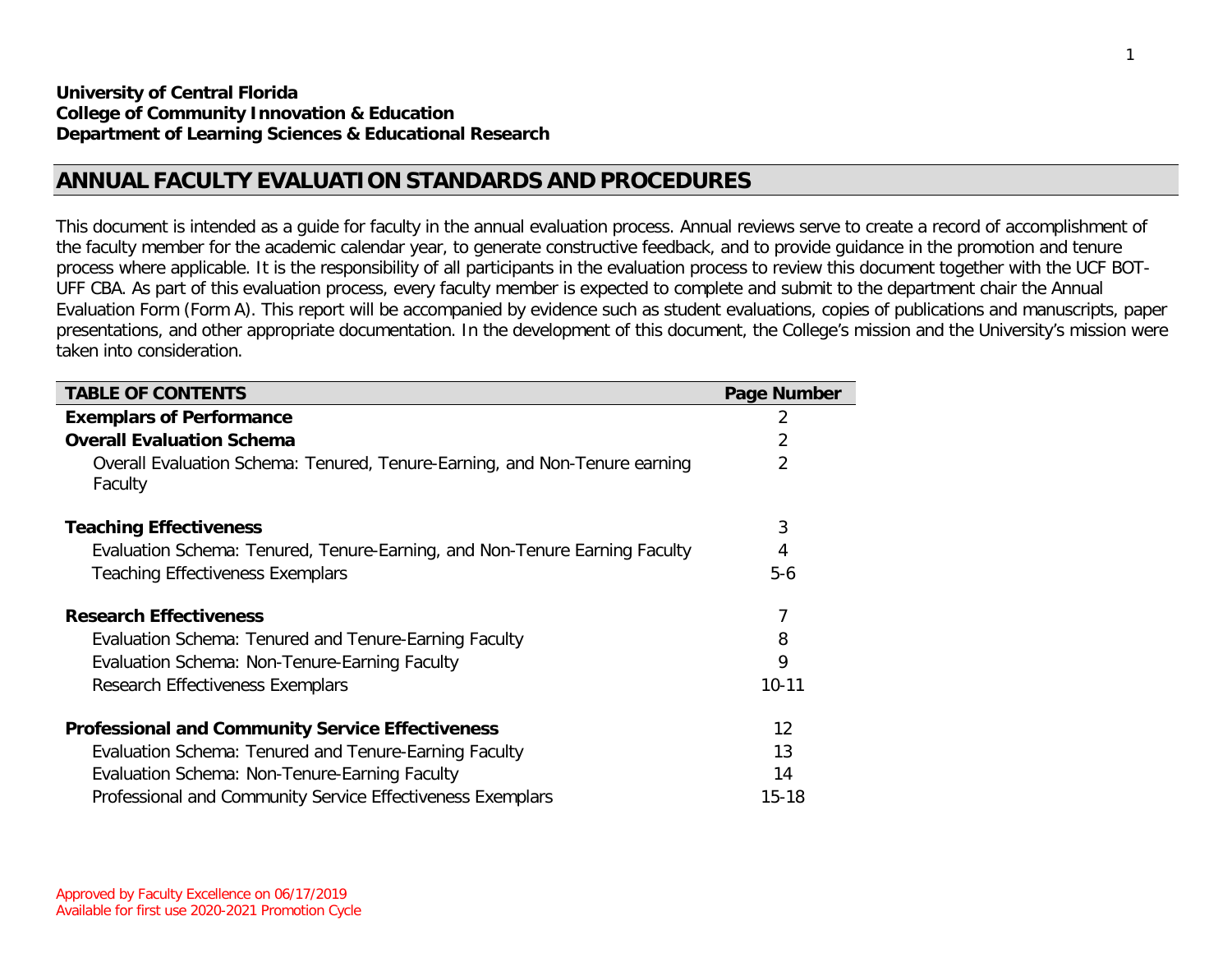# **EXEMPLARS OF PERFORMANCE**

The exemplars in this document are *possible activities* that could be used to demonstrate that the standards have been met. It is not expected that all faculty members will do all activities listed, but activities should be appropriate for each faculty member's rank. Please note: Exemplars used to support standards of performance may be drawn from those listed for a higher faculty rank.

Visiting faculty members will be assigned a set of expectations corresponding to a rank level commensurate with the hiring expectations as agreed between the Department Chair and visiting faculty member.

## **OVERALL EVALUATION SCHEMA**

Based on departmental guidelines and exemplars for the evaluation of teaching, research, service and other duties (if assigned), as outlined in this document, the "Overall Evaluation Assessment" in the *Chairperson's Evaluation Summary* will be determined by the weighted categories as stated in the faculty member's (Tenured/Tenure-Earning/Non-Tenure-Earning) in-unit faculty assignment.

## **TENURED, TENURE-EARNING, AND NON-TENURE-EARNING FACULTY**

|                           |            | Overall     |
|---------------------------|------------|-------------|
| Rating                    | Numeric    | Range       |
| Outstanding               | $(O) = 4$  | $3.3 - 4.0$ |
| <b>Above Satisfactory</b> | $(AS) = 3$ | $2.4 - 3.2$ |
| Satisfactory              | $(S)=2$    | $1.4 - 2.3$ |
| Conditional               | $(C) = 1$  | $0.4 - 1.3$ |
| Unsatisfactory            | $(U) = 0$  | < 4         |

**Note**: Overall range values are calculated based on scores for each area (teaching, research, and service), and FTE % allocations. For example, if ratings and the annual assignment allocation was as follows: **Outstanding/75%** for Teaching; **Satisfactory/20%** for Research, and **Conditional/5%** for Service, the Overall Range calculation would be  $(4.0 \times .75) + (2.0 \times .20) + (1.0 \times .05)$ , for a total of 3.45. In this case, because such a high percentage of the FTE was allocated to teaching, the overall rating would be **Outstanding**.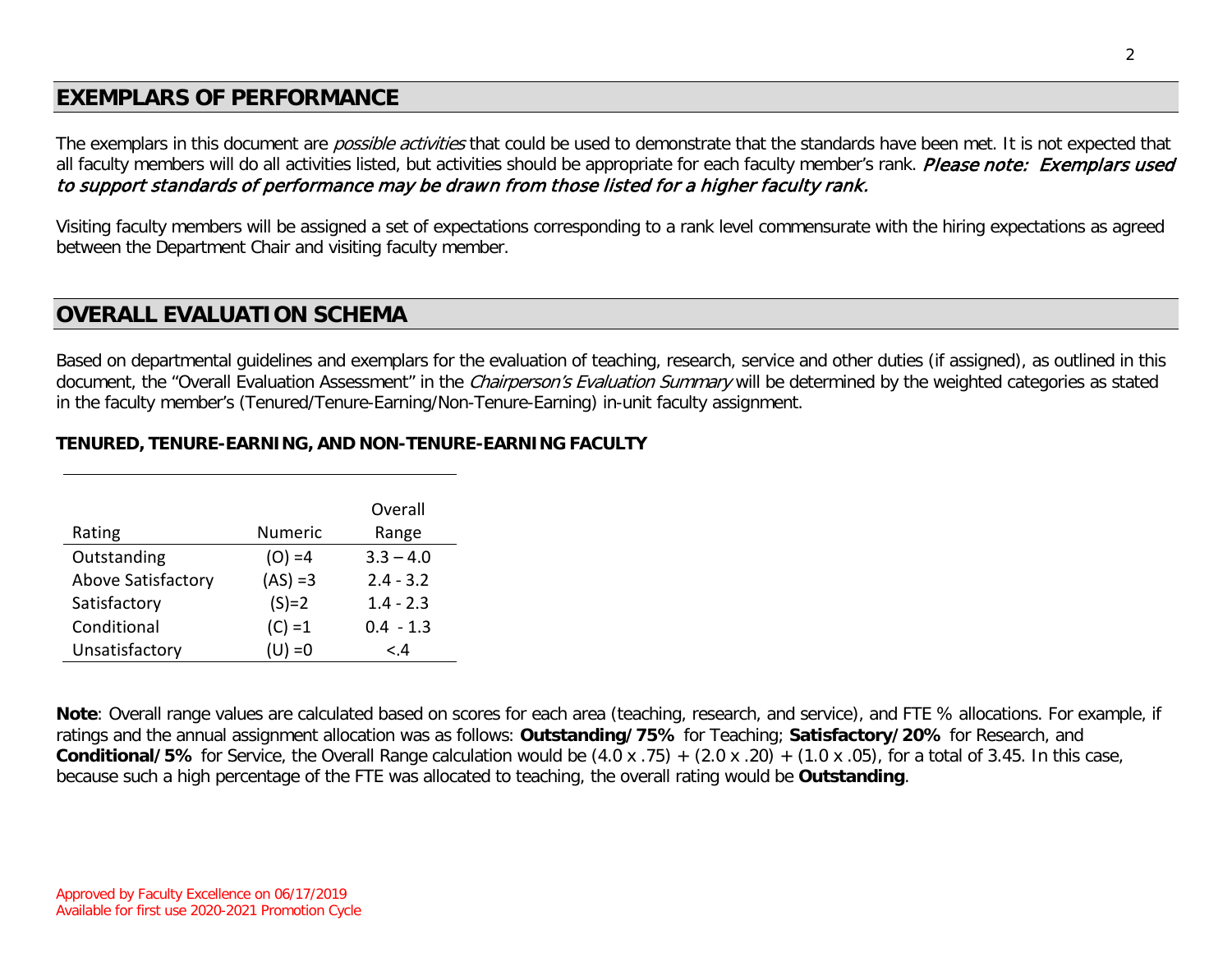# **TEACHING EFFECTIVENESS**

Teaching takes place in both academic courses and advisement. Effective teachers demonstrate expert knowledge in an appropriate area related to their academic discipline. They generate enthusiasm for learning, critical thinking, intellectual inquiry, and academic achievement and incorporate student feedback for programmatic improvements.

Evaluation of Teaching will include a review of the teaching activities, recognition, and contributions (see Teaching Effectiveness Exemplars) that the faculty member has made to the University, the College and the Department of Learning Sciences & Educational Research. It is the requirement that each faculty member will meet class assignments for the scheduled number of sessions as published in the university calendar and that the Department Chair has approved this semester schedule. In addition, for each course assignment all faculty must provide and follow a syllabus that adheres to current university and college guidelines as well as provide an electronic version of the syllabus to the appropriate staff member in the department. It is expected that faculty will also a) include creativity or innovation in their course delivery; b) infuse evidence-based practices into course materials; c) include multicultural/culturally responsive objectives; and d) advise students.

Faculty may request special consideration from the department chair, should he/she experience an extenuating condition. At the discretion of the department chair, and prior to submission of the annual report of activities, extenuating circumstances may allow for a re-calculation of Teaching Effectiveness ratings. Extenuating circumstances may include, but are not limited to: a) 1<sup>st</sup> time course delivery, b) multiple course preparations, c) teaching on multiple campuses, d) teaching large sections (sections that exceed the average class size in the college), e) last-minute course assignment, f) diseases/illnesses, g) catastrophic occurrences, h) low SPI completion rates, and i) substitution for other faculty.

The following evaluation schema provides more specific direction for evaluation of faculty in the area of Teaching. Refer to "Teaching Effectiveness Exemplars" for specific examples by rank.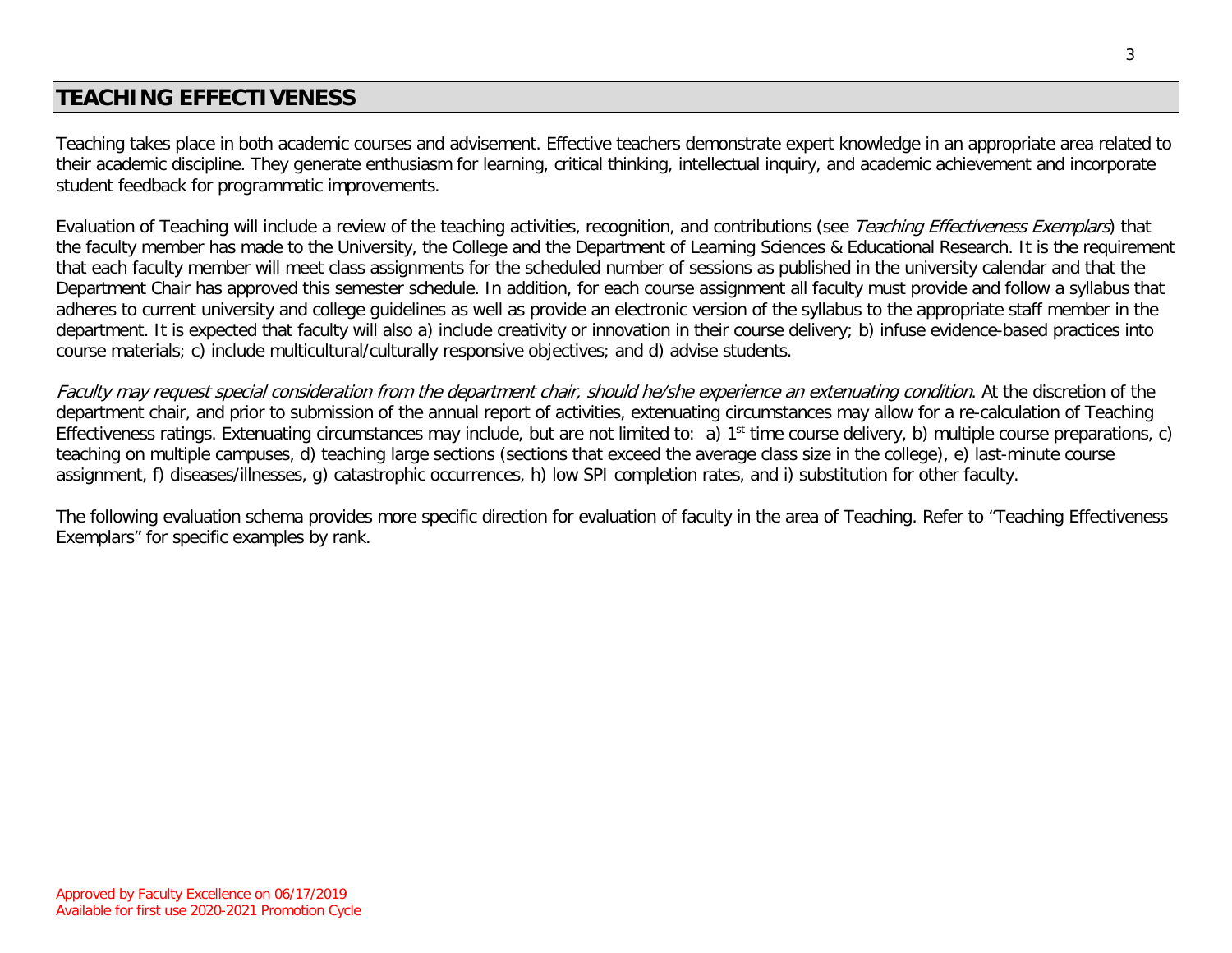#### **EVALUATION SCHEMA**

## **TENURED, TENURE-EARNING, AND NON-TENURE-EARNING FACULTY**

#### **I. OUTSTANDING (4 points)**

To achieve an evaluation of **OUTSTANDING** in Teaching, faculty must demonstrate competence in teaching by achieving "Good" to "Excellent" course/instructor evaluation ratings from an average of at least 70% of students in the category of "Overall Assessment of Instruction" on the Student Perception of Instruction Reports. In addition, faculty must complete at least three (3) separate teaching effectiveness exemplars. Faculty may request Teaching Effectiveness Rating accommodations, in consultation with the Department Chair, should he/she experience an extenuating condition.

#### **II. ABOVE SATISFACTORY (3 points)**

To achieve an evaluation of **ABOVE SATISFACTORY** in Teaching, faculty must demonstrate competence in teaching by achieving "Good" to "Excellent" course/instructor evaluation ratings from an average of at least 60% of students in the category of "Overall Assessment of Instruction" on the Student Perception of Instruction Reports. In addition, faculty must complete at least two (2) of the teaching effectiveness exemplars.

#### **III. SATISFACTORY (2 points)**

To achieve an evaluation of **SATISFACTORY** in Teaching, faculty must demonstrate competence in teaching by achieving "Good" to "Excellent" course/instructor evaluation ratings from an average of at least 51% of students in the category of "Overall Assessment of Instruction" on the Student Perception of Instruction Reports. In addition, faculty must complete at least two (2) teaching effectiveness exemplars.

#### **IV. CONDITIONAL (1 point)**

An evaluation of CONDITIONAL in Teaching will be assigned if a faculty member receives "Poor" to "Fair" course/instructor evaluations from an average of more than 50% of students taught in the category of "Overall Assessment of Instruction" on the Student Perception of Instruction Reports and demonstrates poor performance of teaching assignments. Evidence of poorly performing teaching assignments includes failure to meet classes in a responsible manner, failure to return papers and/or other assignments or tests on a timely basis, failure to communicate with students, and failure to serve as a responsible advisor to students.

#### **V. UNSATISFACTORY (0 points)**

A faculty member who fails to perform, or chronically demonstrates poor performance, will receive an evaluation of **UNSATISFACTORY**. Poor performance includes consistent "Poor" to "Fair" course evaluation ratings from an average of more than 50% of students in each academic course taught in the category of "Overall Assessment of Instruction" on the Student Perception of Instruction Reports, failure to meet classes in a responsible manner, failure to return papers and other assignments or tests on a timely basis, failure to communicate with students, and failure to serve as a responsible advisor to students.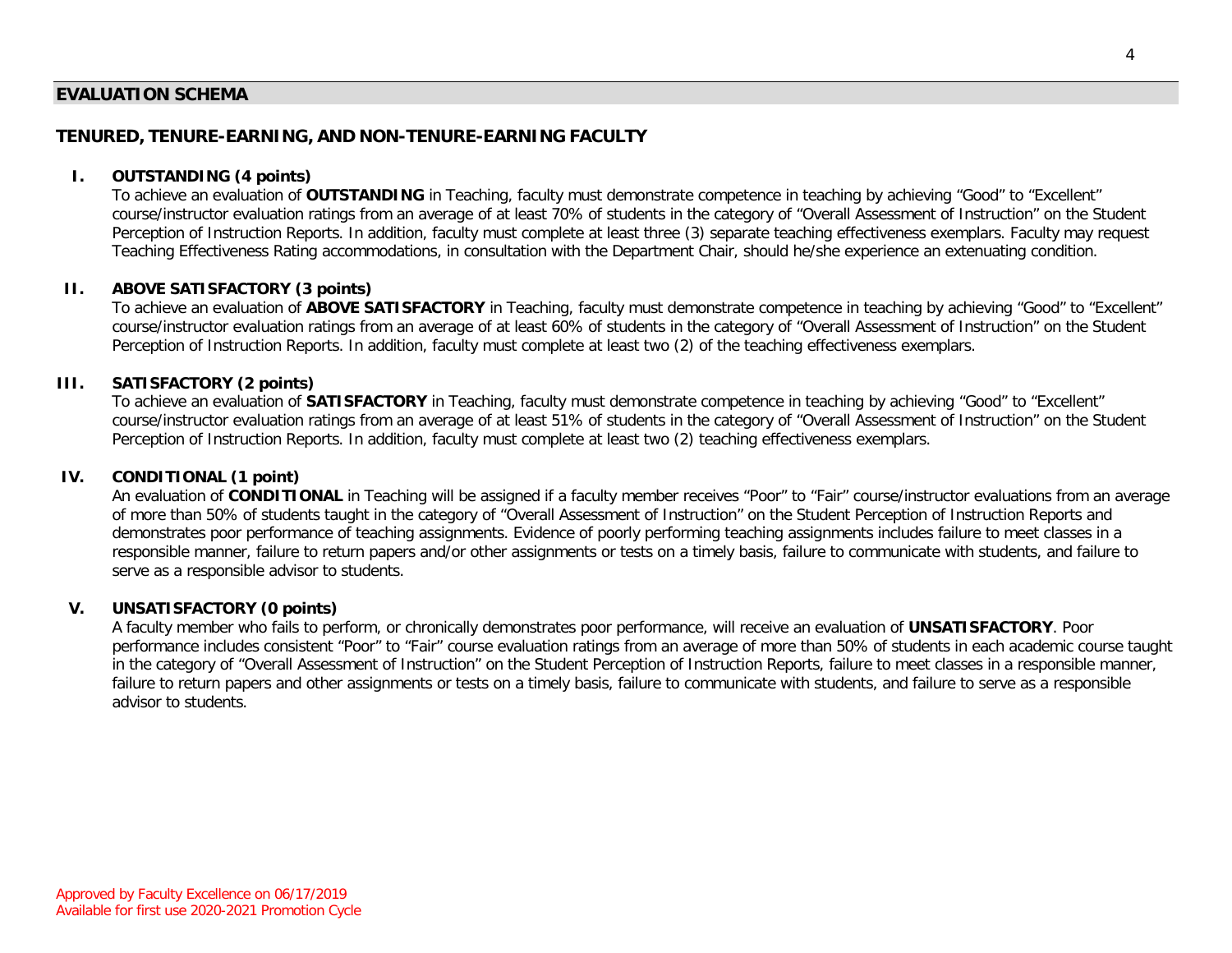## **TEACHING EFFECTIVENESS EXEMPLARS**

Examples shall include, but are not limited to, evidence of the following:

- a. Support for student research, theses, and dissertations.
- b. Course/program revisions, development and improvement
- c. Mentoring.
- d. Use of current, proven, and innovative teaching practices, and emerging technologies
- e. Teaching awards
- f. Other

## **TEACHING EFFECTIVENESS EXEMPLARS MATRIX**

Instructors should cite and/or otherwise provide evidence for selected exemplars when completing their annual reviews. Evidence may vary by exemplar and faculty member.

| <b>EXEMPLARS</b>   | Instructor/Lecturer             | <b>Assistant Professor</b>       | <b>Associate Professor</b>      | <b>Professor</b>                |
|--------------------|---------------------------------|----------------------------------|---------------------------------|---------------------------------|
| <b>Support for</b> | • Contributed to or facilitated | • Served as an active member or  | • Served as an active member,   | • Served as an active member,   |
| student            | student research and            | Co-Chair for student research    | Co-Chair or Chair for student   | Co-Chair or Chair for student   |
| research,          | assignments.                    | projects, theses, and/or         | research projects, theses,      | research projects, theses,      |
| theses, and        |                                 | dissertations.                   | and/or dissertations.           | and/or dissertations.           |
| dissertations      |                                 |                                  |                                 |                                 |
|                    |                                 |                                  |                                 |                                 |
| <b>Course and</b>  | • Contributes to the design and | Contributes to the design and    | Leads or contributes to the     | Leads or contributes to the     |
| program            | development of new and/or       | development of:                  | design and development of:      | design and development, and     |
| revisions,         | revised courses.                | • New and/or revised courses     | • New and/or revised courses.   | evaluation of                   |
| development,       | · Revises course materials and  | • New and/or revised programs of | • New and/or revised programs   | • New and/or revised courses.   |
| and                | experiences based on reviews    | study                            | of study                        | • New and/or revised programs   |
| improvement        | by an evaluator, evaluator's    | • New and/or revised curriculum  | • New and/or revised curriculum | of study                        |
|                    | designee, or peers who have     | materials, procedures and        | materials, procedures and       | • New and/or revised curriculum |
|                    | formally observed and           | policies                         | policies                        | materials, procedures and       |
|                    | provided feedback on teaching   | Revises course materials and     | Revises course materials and    | policies                        |
|                    | methods and materials.          | experiences based on:            | experiences based on:           | Revises course materials and    |
|                    |                                 | • Reviews by an evaluator,       | • Reviews by an evaluator,      | experiences based on:           |
|                    |                                 | evaluator's designee, or peers   | evaluator's designee, or peers  | • Reviews by an evaluator,      |
|                    |                                 | who have formally observed       | who have formally observed      | evaluator's designee, or peers  |
|                    |                                 | and provided feedback on         | and provided feedback on        | who have formally observed      |
|                    |                                 | teaching methods and             | teaching methods and            | and provided feedback on        |
|                    |                                 | materials.                       | materials                       | teaching methods and            |
|                    |                                 | • Use of formative evaluation    | • Use of formative evaluation   | materials                       |
|                    |                                 | tools, methods and data.         | tools, methods and data.        |                                 |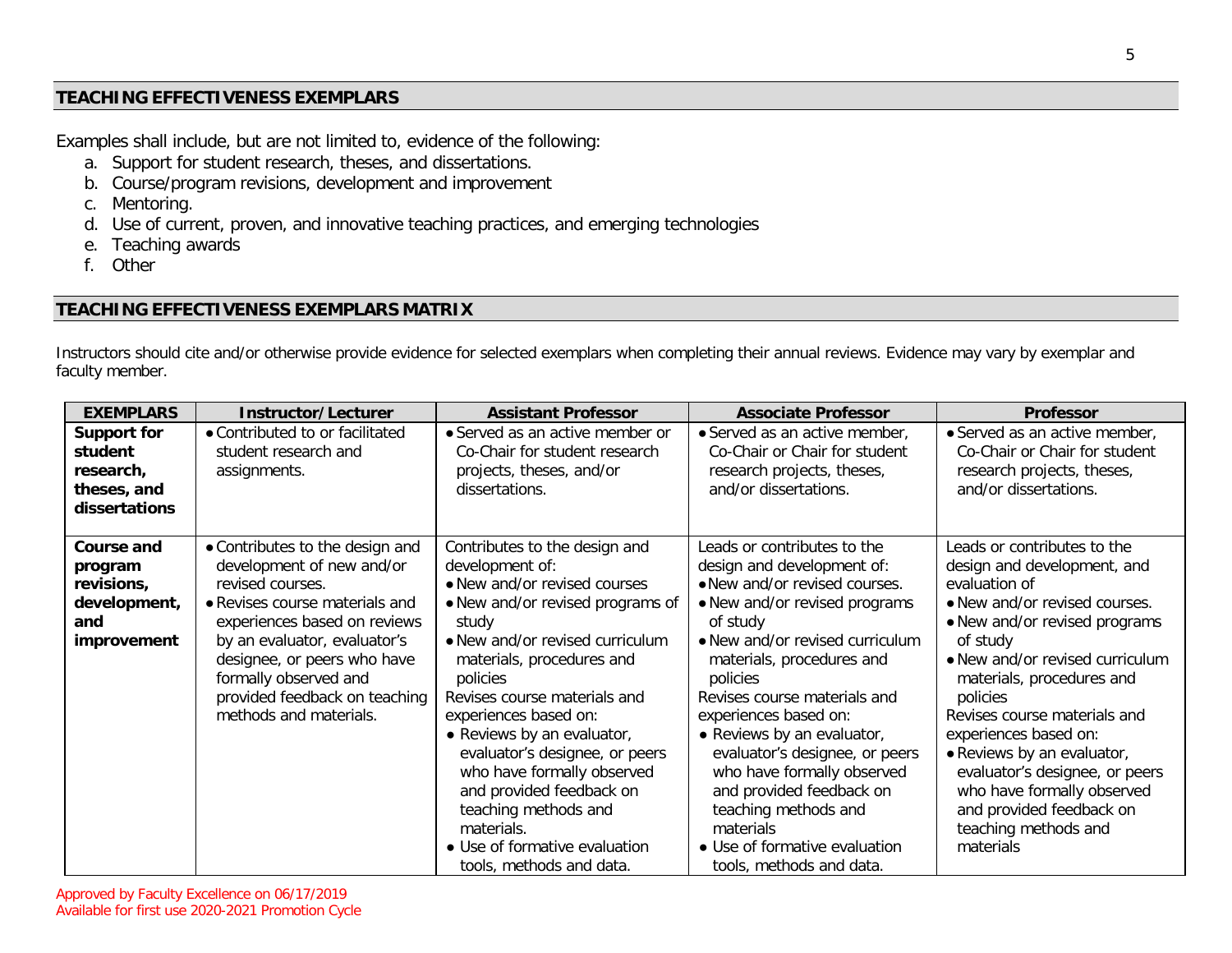|                                                                         |                                                                                                                                                                                                                                                                                                                                                                                                                  |                                                                                                                                                                                                                                                                                                                                                                                                               |                                                                                                                                                                                                                                                                                                                                                                                                                  | • Use of formative evaluation<br>tools, methods and data.                                                                                                                                                                                                                                                                                                                                                        |
|-------------------------------------------------------------------------|------------------------------------------------------------------------------------------------------------------------------------------------------------------------------------------------------------------------------------------------------------------------------------------------------------------------------------------------------------------------------------------------------------------|---------------------------------------------------------------------------------------------------------------------------------------------------------------------------------------------------------------------------------------------------------------------------------------------------------------------------------------------------------------------------------------------------------------|------------------------------------------------------------------------------------------------------------------------------------------------------------------------------------------------------------------------------------------------------------------------------------------------------------------------------------------------------------------------------------------------------------------|------------------------------------------------------------------------------------------------------------------------------------------------------------------------------------------------------------------------------------------------------------------------------------------------------------------------------------------------------------------------------------------------------------------|
| <b>Mentoring</b>                                                        | • Mentors other instructors.                                                                                                                                                                                                                                                                                                                                                                                     | • Mentors teaching assistants,<br>adjuncts, or other faculty who<br>receive satisfactory to<br>exemplary course evaluations at<br>the end of the mentoring year.                                                                                                                                                                                                                                              | • Mentors teaching assistants,<br>adjuncts, or other faculty who<br>receive satisfactory to<br>exemplary course evaluations<br>at the end of the mentoring<br>year.                                                                                                                                                                                                                                              | • Mentors teaching assistants,<br>adjuncts, or other faculty who<br>receive satisfactory to<br>exemplary course evaluations<br>at the end of the mentoring<br>year.                                                                                                                                                                                                                                              |
| Use of<br>innovative<br>practices<br>and/or<br>emerging<br>technologies | Demonstrate use of:<br>• Innovative strategies to<br>facilitate learning based on<br>research, theory, and/or<br>documented best practices,<br>including distributive, service<br>learning strategies, sensitivity<br>to and the promotion of<br>cultural and philosophical<br>diversity<br>• Emerging technologies to<br>facilitate learning based on<br>research, theory, and/or<br>documented best practices. | Demonstrate use of:<br>• Innovative strategies to<br>facilitate learning based on<br>research, theory, and/or<br>documented best practices,<br>including distributive, service<br>learning strategies, sensitivity to<br>and the promotion of cultural<br>and philosophical diversity<br>• Emerging technologies to<br>facilitate learning based on<br>research, theory, and/or<br>documented best practices. | Demonstrate use of:<br>• Innovative strategies to<br>facilitate learning based on<br>research, theory, and/or<br>documented best practices,<br>including distributive, service<br>learning strategies, sensitivity<br>to and the promotion of<br>cultural and philosophical<br>diversity<br>• Emerging technologies to<br>facilitate learning based on<br>research, theory, and/or<br>documented best practices. | Demonstrate use of:<br>• Innovative strategies to<br>facilitate learning based on<br>research, theory, and/or<br>documented best practices,<br>including distributive, service<br>learning strategies, sensitivity<br>to and the promotion of<br>cultural and philosophical<br>diversity<br>• Emerging technologies to<br>facilitate learning based on<br>research, theory, and/or<br>documented best practices. |
| Teaching<br>awards                                                      | • Receives local or UCF teaching<br>award.                                                                                                                                                                                                                                                                                                                                                                       | · Receives UCF, state, regional,<br>national or international<br>teaching award.                                                                                                                                                                                                                                                                                                                              | · Receives UCF, state, regional,<br>national or international<br>teaching award.                                                                                                                                                                                                                                                                                                                                 | · Receives UCF, state, regional,<br>national or international<br>teaching award.                                                                                                                                                                                                                                                                                                                                 |
| <b>Other</b>                                                            | • Other teaching activities that<br>are on the annual<br>performance goals and<br>approved by the chair or as<br>renegotiated with chair.                                                                                                                                                                                                                                                                        | • Other teaching activities that<br>are on the annual performance<br>goals and approved by the chair<br>or as renegotiated with chair.                                                                                                                                                                                                                                                                        | • Other teaching activities that<br>are on the annual performance<br>goals and approved by the<br>chair or as renegotiated with<br>chair.                                                                                                                                                                                                                                                                        | • Other teaching activities that<br>are on the annual performance<br>goals and approved by the<br>chair or as renegotiated with<br>chair.                                                                                                                                                                                                                                                                        |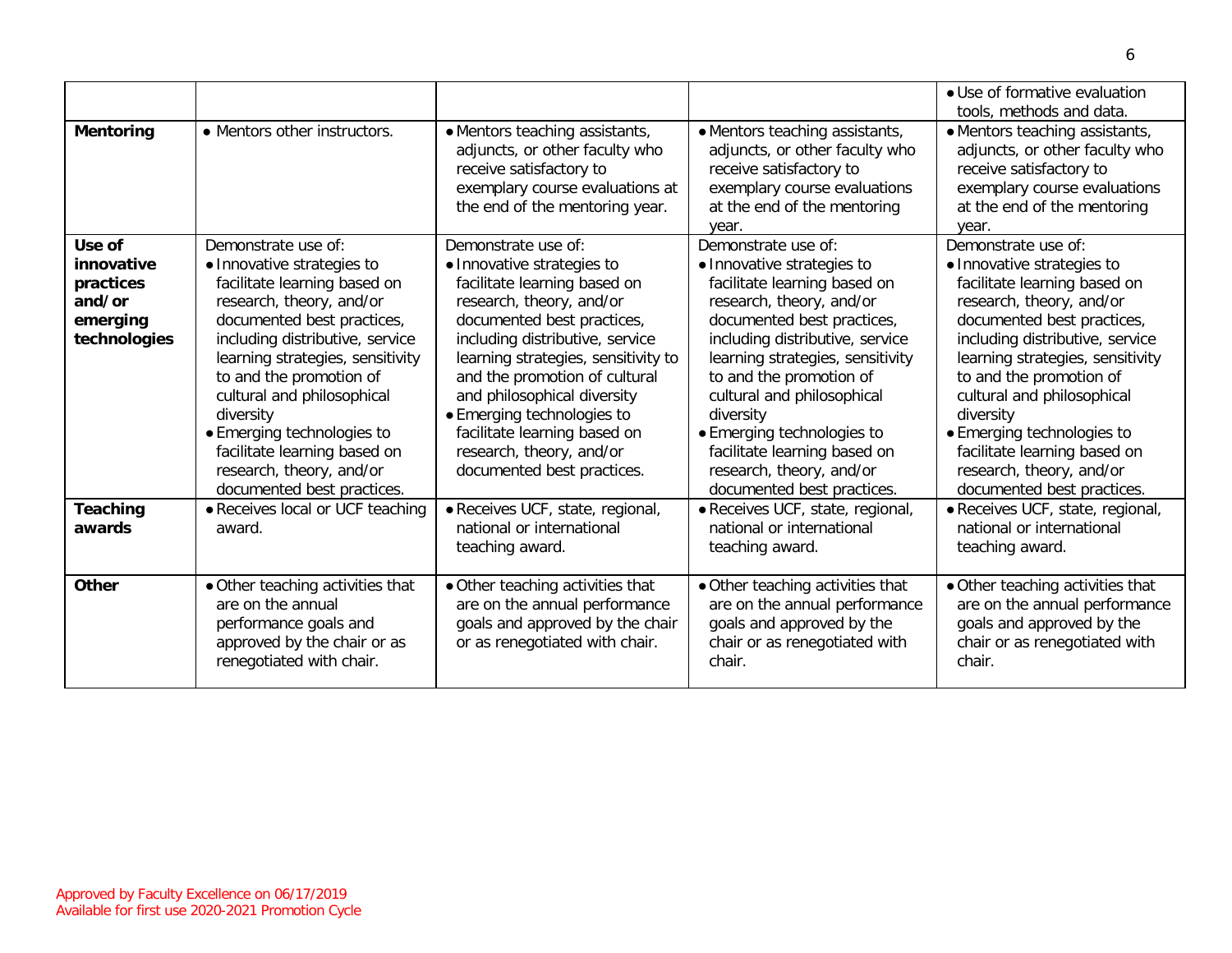# **RESEARCH EFFECTIVENESS**

Research includes traditional research inquiry, field-based inquiry, historical and policy analyses, and other systematic reviews of knowledge. It encompasses research, scholarship, and creative activity.

Evaluation in the area of Research (and Scholarship and Creative Activity) will include a review of the scholarly activities, sponsored research, recognition, and contributions (see above description) that the faculty member has undertaken during the evaluation period. The traditional standard for Research at the ranks of Assistant, Associate, and Professor is the blind, refereed scholarly journal article. Articles may **only be counted once**, either when they are "in press" or when they are published. However, if warranted by the duration of a creative activity exemplar, it is acceptable for a creative activity to carry over for two evaluation periods. Other scholarly activities that are a result of one's research also may be counted as exemplars, such as scholarly books, grants, and creative works that have high-impact on the community. Faculty with higher than average research assignments through buy-outs or other agreements will have expectations aligned with annual assignment weights. At the discretion of the Department Chair, submission of significant external funding grant proposal may take the place of a refereed publication in a given year.

The following evaluation schema provides more specific direction for evaluation of faculty in the area of Research. Refer to "Research Effectiveness Exemplars" for specific examples by rank for those positions in which Research is an expected/required responsibility of the position.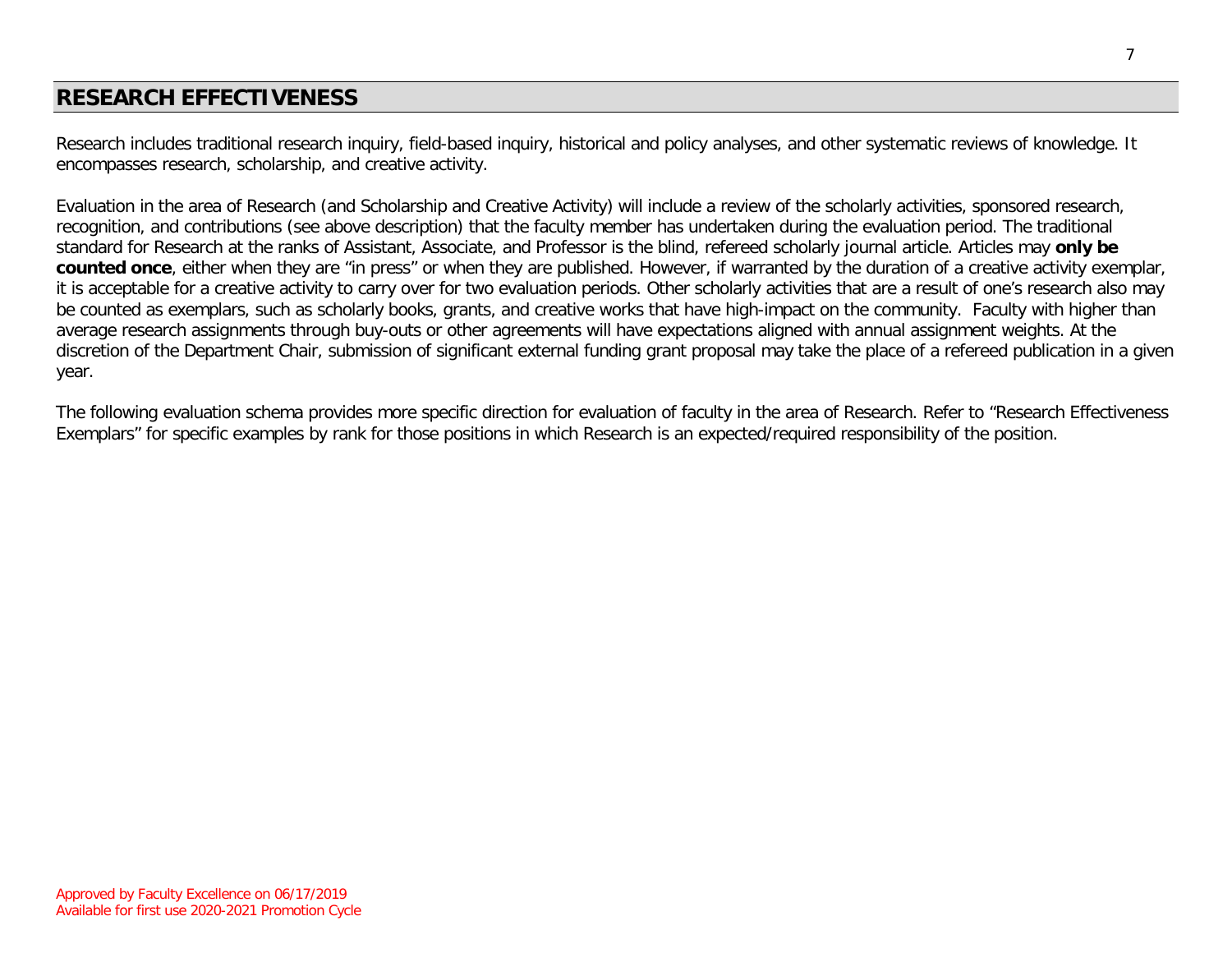## **EVALUATION SCHEMA**

## **TENURED OR TENURE-EARNING FACULTY (PROFESSORS, ASSOCIATE PROFESSORS, AND ASSISTANT PROFESSORS)**

## **I. OUTSTANDING (4 points)**

In order to achieve an **OUTSTANDING** evaluation in Research, a faculty member must have an established program of research and either (a) an article accepted (in press) or published in a scholarly peer-reviewed journal OR (b) a completed major creative work (book, book chapter, evaluation report, etc.) of high-impact to the community. In addition, the faculty member must have attained at least three research effectiveness exemplars**.** (Note: For promotion and tenure, it is highly recommended that at least two refereed articles be published or in-press each year.)

## **II. ABOVE SATISFACTORY (3 points)**

In order to achieve an **ABOVE SATISFACTORY** evaluation in Research, a faculty member must have either (a) an article accepted (in press) or published in a scholarly peer-reviewed journal OR (b) evidence of contribution toward a major creative work (book, book chapter, evaluation report, etc.) of high-impact to the community. In addition, the faculty member must have attained at least one research effectiveness exemplars. (Note: For promotion and tenure, it is highly recommended that at least two refereed articles be published or in-press each year.)

## **III. SATISFACTORY (2 points)**

In order to achieve a **SATISFACTORY** evaluation in Research, a faculty member must have at least one article per year or evidence of contribution toward a major creative work (book, book chapter, evaluation report, etc.) of high-impact to the community, which is new or substantially revised in progress (submitted but not yet accepted or in press). In addition, the faculty must have attained at least one research effectiveness exemplars.

## **V. CONDITIONAL\* (1 point)**

A faculty member will receive a **CONDITIONAL** evaluation in Research and Creative Activities if s/he has at least two of the following:

- 1. An article in progress
- 2. Substantial work completed on a grant application
- 3. A presentation accepted at a national/international conference
- 4. A book chapter accepted for publication
- 5. Served as evaluator for a local community partner
- 6. Membership on an editorial board or served as reviewer for a journal

## **V. UNSATISFACTORY\* (0 points)**

A faculty member who does not complete activities necessary for a **CONDITIONAL** evaluation will receive an **UNSATISFACTORY** evaluation in Research and Creative Activities.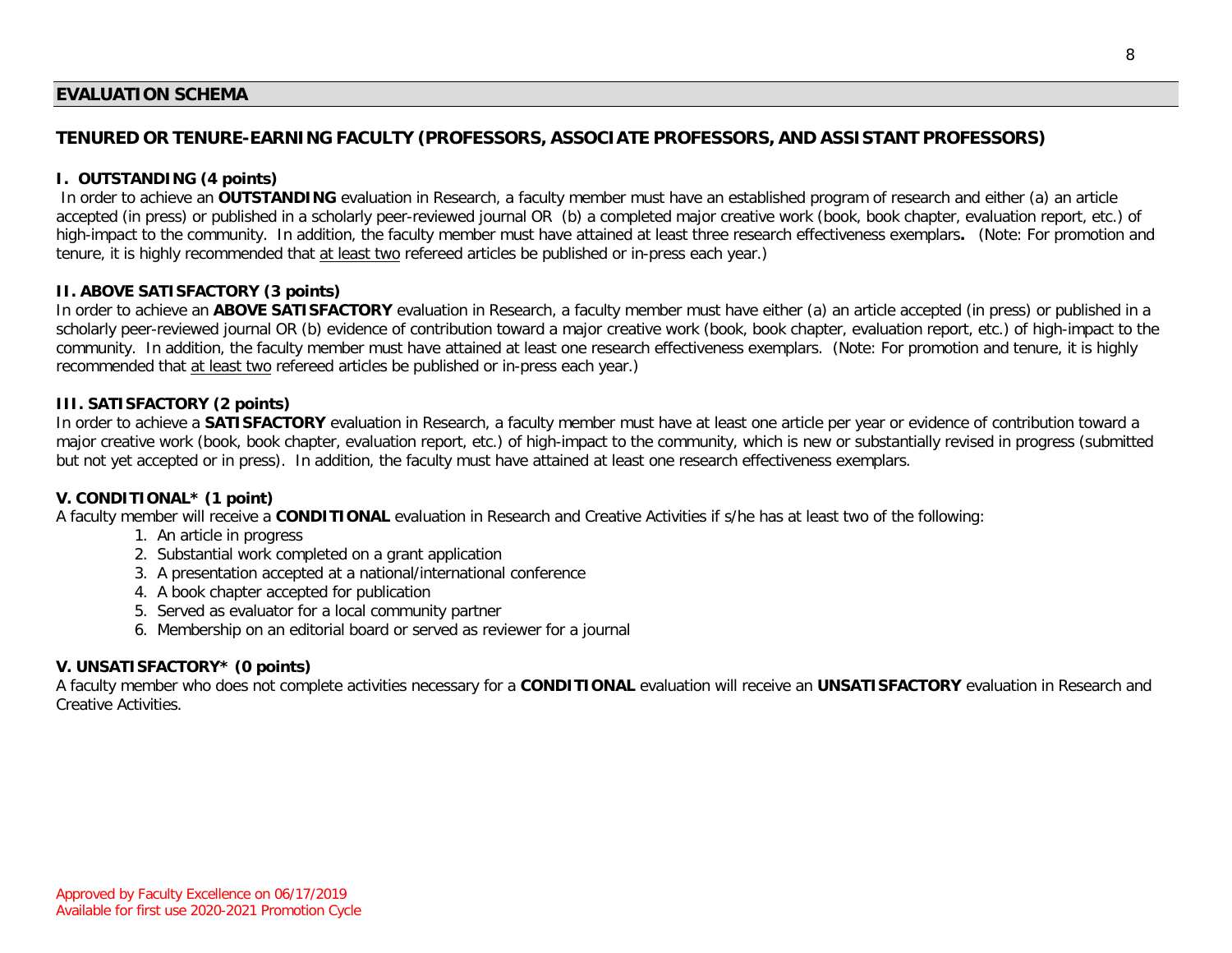#### **NON-TENURE-EARNING FACULTY**

#### **I. OUTSTANDING (4 points)**

In order to achieve an **OUTSTANDING** evaluation in Research, Instructors or Visiting faculty members must remain current in their field as demonstrated by at least three (3) research effectiveness exemplars.

#### **II. ABOVE SATISFACTORY (3 points)**

In order to achieve an **ABOVE SATISFACTORY** evaluation in Research, Instructors or Visiting faculty members must remain current in their field as demonstrated by at least two (2) research effectiveness exemplars.

#### **III. SATISFACTORY (2 points)**

In order to achieve a **SATISFACTORY** evaluation in Research, Instructors or Visiting faculty members must remain current in their field as demonstrated by at least one (1) research effectiveness exemplar.

#### **IV. CONDITIONAL (1 point)**

In order to achieve a **CONDITIONAL** evaluation in Research, Instructors or Visiting faculty members must remain current in their field by demonstrating membership in a scholarly organization.

#### **V. UNSATISFACTORY (0 points)**

A faculty member who does not complete activities necessary for a **CONDITIONAL** evaluation will receive an **UNSATISFACTORY** evaluation in Research and Creative Activities.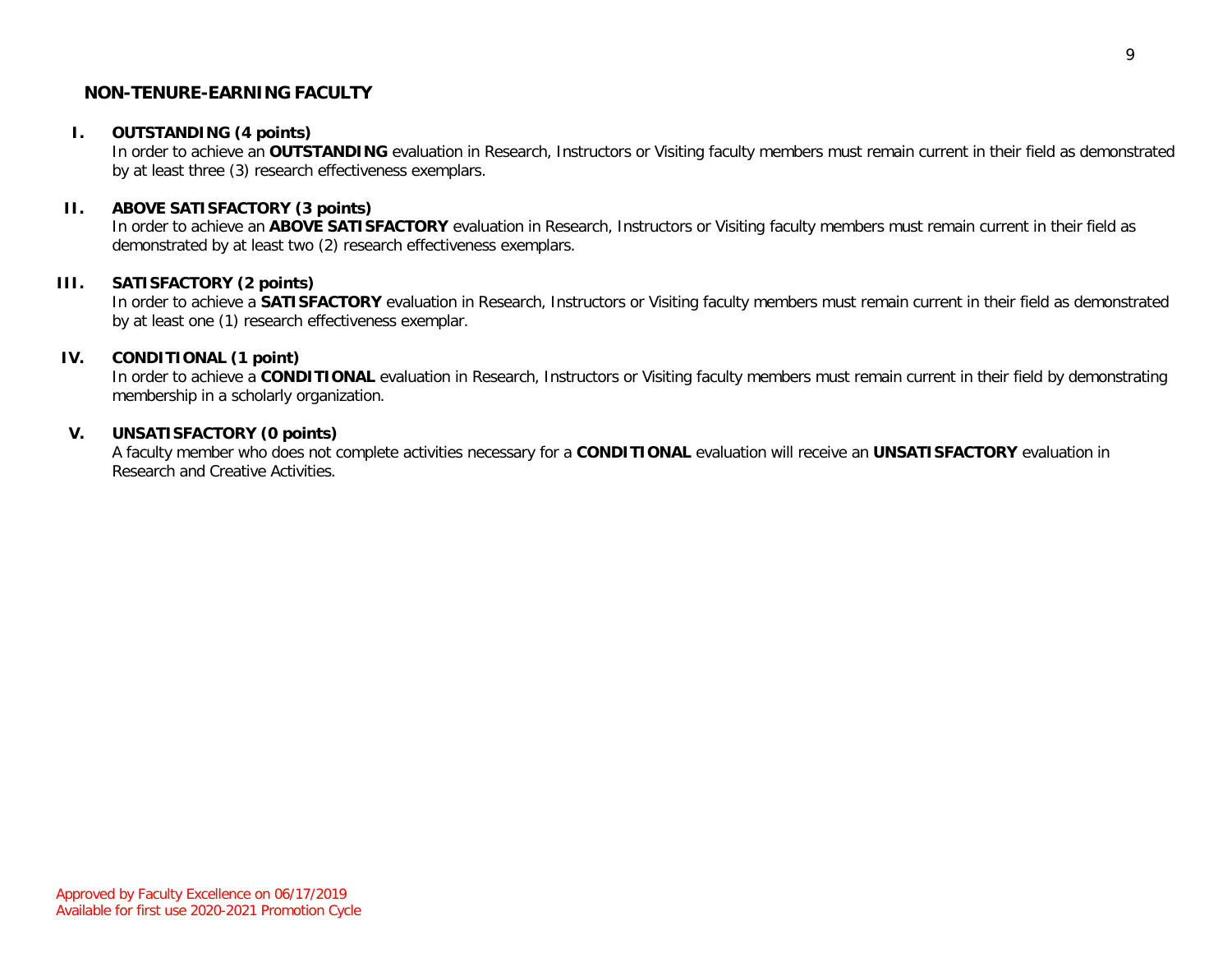## **RESEARCH EFFECTIVENESS EXEMPLARS**

Examples shall include, but are not limited to, evidence of the following:

- a. Refereed journal articles, published, in press, or under review
- b. Book chapters, published or in press
- c. Book published or in press (excluding custom or self-published work; may count for more than one exemplar depending on the contribution to the text)
- d. Dissemination at scholarly conferences (refereed or invited)
- e. Grant proposal/funding (may count for more than one exemplar depending upon size and competitiveness of grants)
- f. Editorial work
- g. Research awards
- h. Research activities and creative works
- i. Other

Note: Faculty may include multiple evidence from the same category. In addition, they may pick evidence from exemplars listed at a higher faculty rank, if desired, but may not include evidence from lower faculty ranks as exemplars.

## **RESEARCH EFFECTIVENESS EXEMPLARS MATRIX**

| <b>EXEMPLARS</b>                                                    | <b>Instructor</b> | <b>Assistant Professor</b>                                                                                                                                                                                                                                                             | <b>Associate Professor</b>                                                                                                                                                                                                                                                             | <b>Professor</b>                                                                                                                                                                                                                                                                       |
|---------------------------------------------------------------------|-------------------|----------------------------------------------------------------------------------------------------------------------------------------------------------------------------------------------------------------------------------------------------------------------------------------|----------------------------------------------------------------------------------------------------------------------------------------------------------------------------------------------------------------------------------------------------------------------------------------|----------------------------------------------------------------------------------------------------------------------------------------------------------------------------------------------------------------------------------------------------------------------------------------|
| <b>Refereed</b><br>journal<br>articles,<br>published or<br>in press |                   | • Article published in regional,<br>national, and/or international<br>blind-refereed, scholarly<br>journal.                                                                                                                                                                            | • Article published in regional,<br>national, and/or international<br>blind-refereed, scholarly journal.                                                                                                                                                                               | • Article published in regional,<br>national, and/or international<br>blind-refereed, scholarly<br>journal.                                                                                                                                                                            |
| <b>Book</b><br>chapters,<br>published or<br>in press                |                   | • Publication of book chapter in<br>regional, national, and/or<br>international peer-reviewed,<br>scholarly press. Chapters in<br>self-edited books can only<br>serve as exemplars either<br>when evaluated by external<br>reviewers, or at the discretion<br>of the Department Chair. | • Publication of book chapter in<br>regional, national, and/or<br>international peer-reviewed,<br>scholarly press. Chapters in<br>self-edited books can only<br>serve as exemplars either<br>when evaluated by external<br>reviewers, or at the discretion<br>of the Department Chair. | • Publication of book chapter in<br>regional, national, and/or<br>international peer-reviewed,<br>scholarly press. Chapters in<br>self-edited books can only<br>serve as exemplars either<br>when evaluated by external<br>reviewers, or at the discretion<br>of the Department Chair. |
| <b>Book</b><br>published or                                         |                   | • Authorship or editorship of<br>textbook or scholarly book at                                                                                                                                                                                                                         | • Authorship or editorship of<br>textbook or scholarly book at                                                                                                                                                                                                                         | • First-authored or single-<br>authored textbook or scholarly                                                                                                                                                                                                                          |
| in press                                                            |                   | an academic or high-visibility                                                                                                                                                                                                                                                         | an academic or high-visibility                                                                                                                                                                                                                                                         | book at an academic or high-                                                                                                                                                                                                                                                           |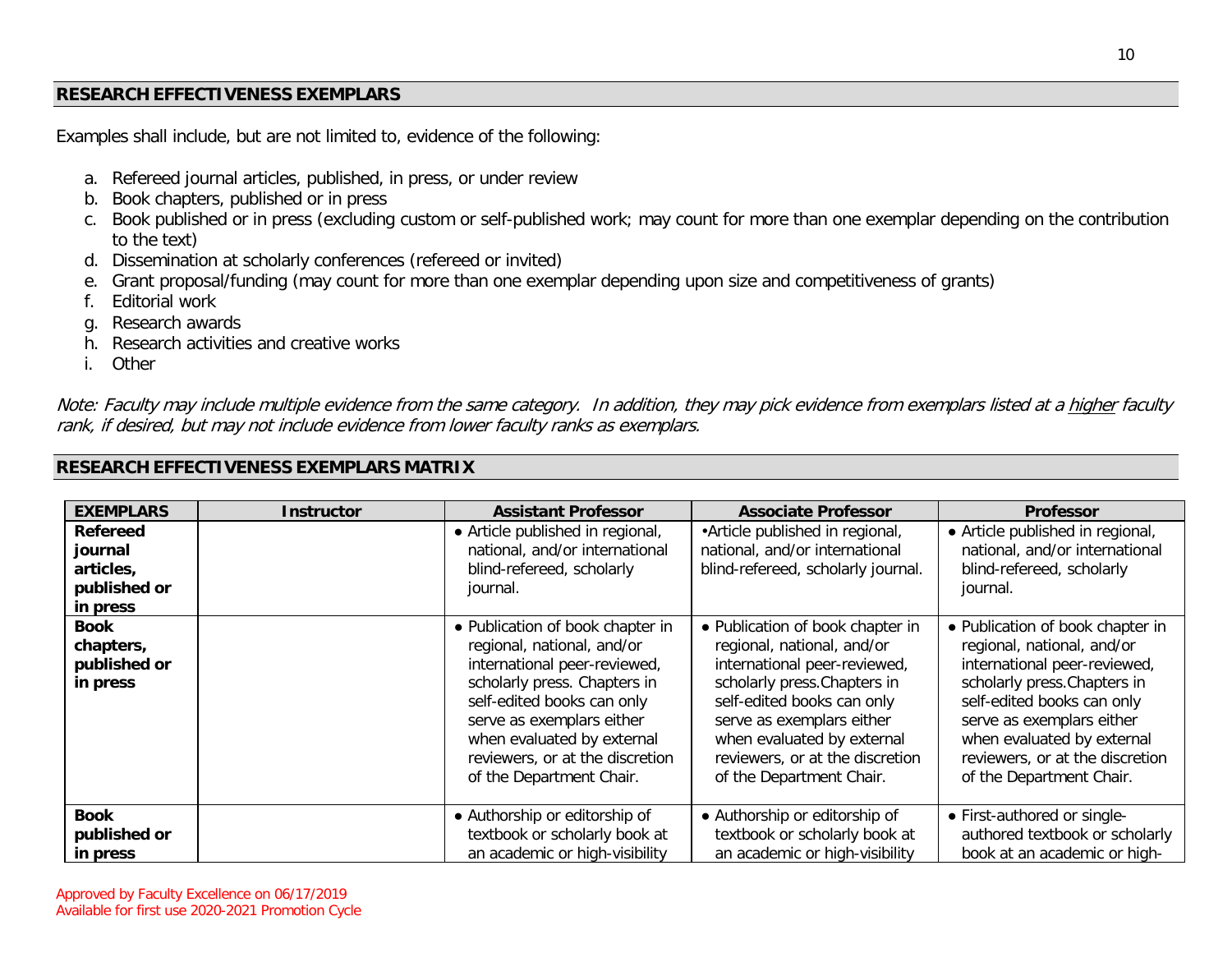|                                                                                 |                                                                                                                                                                                     | press (i.e., no custom or self-<br>published work)                                                                                                                                                                                 | press (i.e., no custom or self-<br>published work)                                                                                                                                                                                                                     | visibility press (i.e., no custom<br>or self-published work)                                                                                                                                                                                               |
|---------------------------------------------------------------------------------|-------------------------------------------------------------------------------------------------------------------------------------------------------------------------------------|------------------------------------------------------------------------------------------------------------------------------------------------------------------------------------------------------------------------------------|------------------------------------------------------------------------------------------------------------------------------------------------------------------------------------------------------------------------------------------------------------------------|------------------------------------------------------------------------------------------------------------------------------------------------------------------------------------------------------------------------------------------------------------|
| <b>Dissemination</b><br>at scholarly<br>conferences<br>(refereed or<br>invited) | • Attends one or more<br>conferences with research-<br>related sessions                                                                                                             | · Disseminates research findings<br>through presentations at one<br>or more national, regional<br>and/or state meetings<br>· Presents with students at one<br>or more state, regional,<br>national or international<br>conferences | · Disseminates findings from<br>systematic inquiry through one<br>or more presentations at state,<br>regional, national and/or<br>international conferences<br>· Presents with students at one<br>or more state, regional,<br>national or international<br>conferences | · Disseminates findings from<br>systematic inquiry through<br>presentations at state,<br>regional, national and/or<br>international conferences<br>• Presents with students at one<br>or more state, regional,<br>national or international<br>conferences |
| Grant<br>proposal/<br>funding                                                   | • Participates with others in<br>pursuing funding for systematic<br>inquiry                                                                                                         | · Submits or receives funding for<br>systematic inquiry                                                                                                                                                                            | · Submits a substantial grant<br>proposal as the Principal<br>Investigator (PI) or co-PI<br>· Receives extramural funding<br>for research                                                                                                                              | • Submits a substantial grant<br>proposal as the Principal<br>Investigator (PI) or co-PI<br>• Receives extramural funding<br>for research                                                                                                                  |
| <b>Editorial work</b>                                                           |                                                                                                                                                                                     | • Manuscript reviewer for<br>recognized regional and/or<br>national journal.                                                                                                                                                       | · Serves as a guest editor of a<br>journal issue<br>· Editor-in-Chief- Research<br>Journal<br>· Editorial board member                                                                                                                                                 | • Serves as a guest editor of a<br>journal issue<br>· Editor-in-Chief- Research<br>Journal<br>• Editorial board member for<br>top-tier journal in field                                                                                                    |
| <b>Research</b><br><b>Activities</b>                                            | · Participates in research-related<br>activities                                                                                                                                    | • Mentors faculty and/or<br>students in research and<br>publications<br>• Evaluates research findings for<br>application in curriculum or<br>teaching through publication                                                          | • Mentors faculty and/or<br>students in research and<br>publications<br>• Evaluates research findings for<br>application in curriculum or<br>teaching through publication                                                                                              | • Mentors faculty and/or<br>students in research and<br>publications<br>• Evaluates research findings for<br>application in curriculum or<br>teaching through publication                                                                                  |
| Research<br>awards                                                              | Receive UCF, state, regional,<br>national or international<br>research award                                                                                                        | · Receive UCF, state, regional,<br>national or international<br>research award                                                                                                                                                     | · Receive UCF, state, regional,<br>national or international<br>research award                                                                                                                                                                                         | · Receive UCF, state, regional,<br>national or international<br>research award                                                                                                                                                                             |
| <b>Creative</b><br>activities                                                   | • Creative activities with direct<br>relationship to field of expertise<br>and beyond normal scope of<br>teaching expectations that has<br>a HIGH impact on the local<br>community. | • Creative activities with direct<br>relationship to field of expertise<br>and beyond normal scope of<br>teaching expectations that has<br>a HIGH impact on the local<br>community.                                                | • Creative activities with direct<br>relationship to field of expertise<br>and beyond normal scope of<br>teaching expectations that has<br>a HIGH impact on the local<br>community.                                                                                    | • Creative activities with direct<br>relationship to field of expertise<br>and beyond normal scope of<br>teaching expectations that has<br>a HIGH impact on the local<br>community.                                                                        |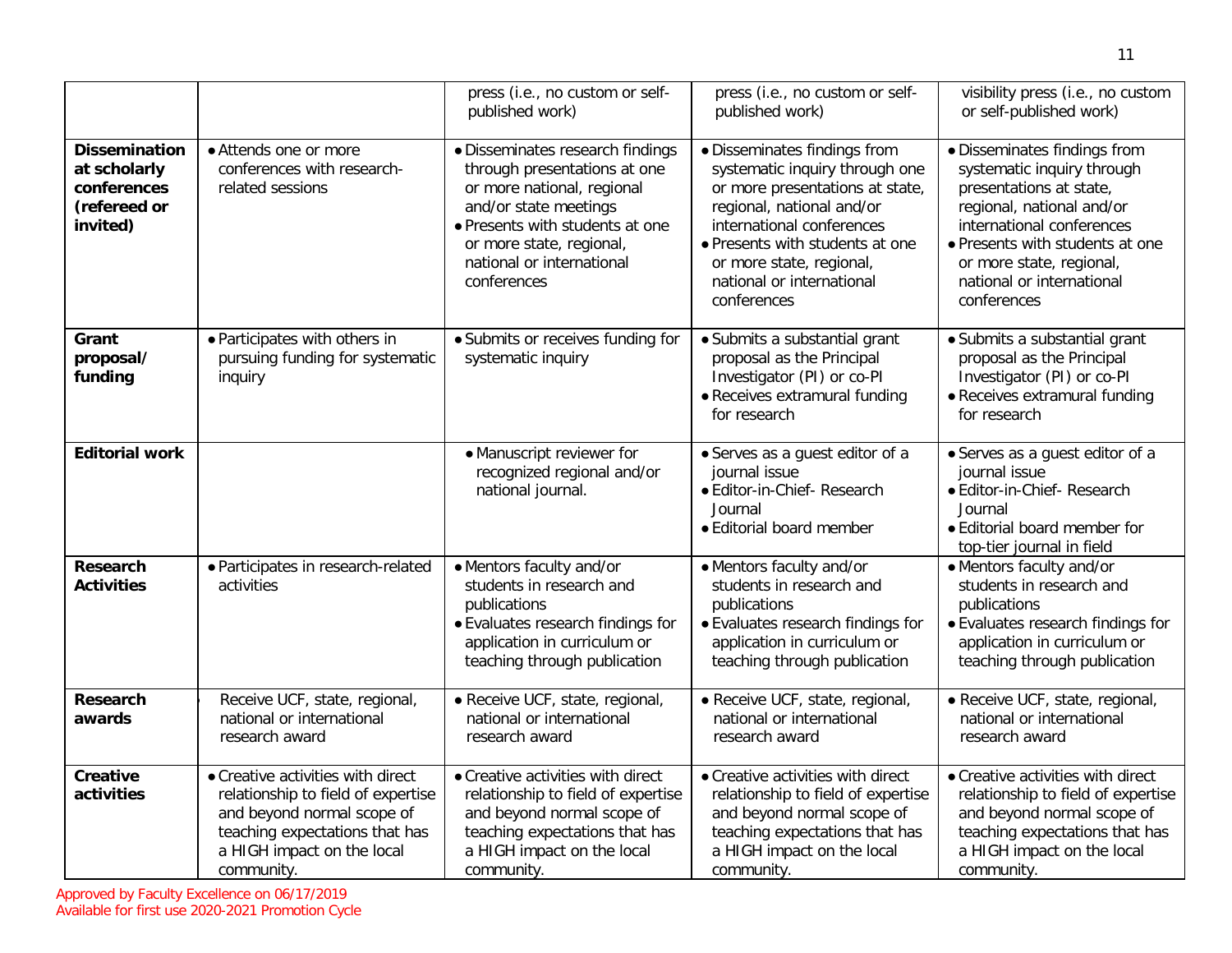| <b>Other</b> | • Other research activities that | • Other research activities that | • Other research activities that | • Other research activities that |
|--------------|----------------------------------|----------------------------------|----------------------------------|----------------------------------|
|              | are on the annual performance    | are on the annual performance    | are on the annual performance    | are on the annual performance    |
|              | goals and approved by the        | goals and approved by the        | goals and approved by the        | goals and approved by the        |
|              | chair or as renegotiated with    | chair or as renegotiated with    | chair or as renegotiated with    | chair or as renegotiated with    |
|              | chair                            | chair                            | chair                            | chair                            |
|              |                                  |                                  |                                  |                                  |

# **PROFESSIONAL AND COMMUNITY SERVICE EFFECTIVENESS**

Professional and community service includes service to the University, the College of Community Innovation & Education, and the Department of Learning Sciences & Educational Research, as well as service to professional organizations, and to the community at the local, state, national, and international levels.

Evaluation in the area of Professional and Community Service will include a review of the service activities, recognition, and contributions that the faculty member makes to the university, college, department, profession, and local, state, regional, national, and international communities. Typically, paid consultations or other activities for which the faculty member receives payment (i.e., salary/stipend compensation) may be counted toward productivity in this area, at the discretion of the Department Chair.

The following evaluation schema provides specific direction for the evaluation of faculty in the area of Professional and Community Service. Refer to "Professional and Community Exemplars" for specific examples by rank for those positions in which Service was an expected/required responsibility of the position.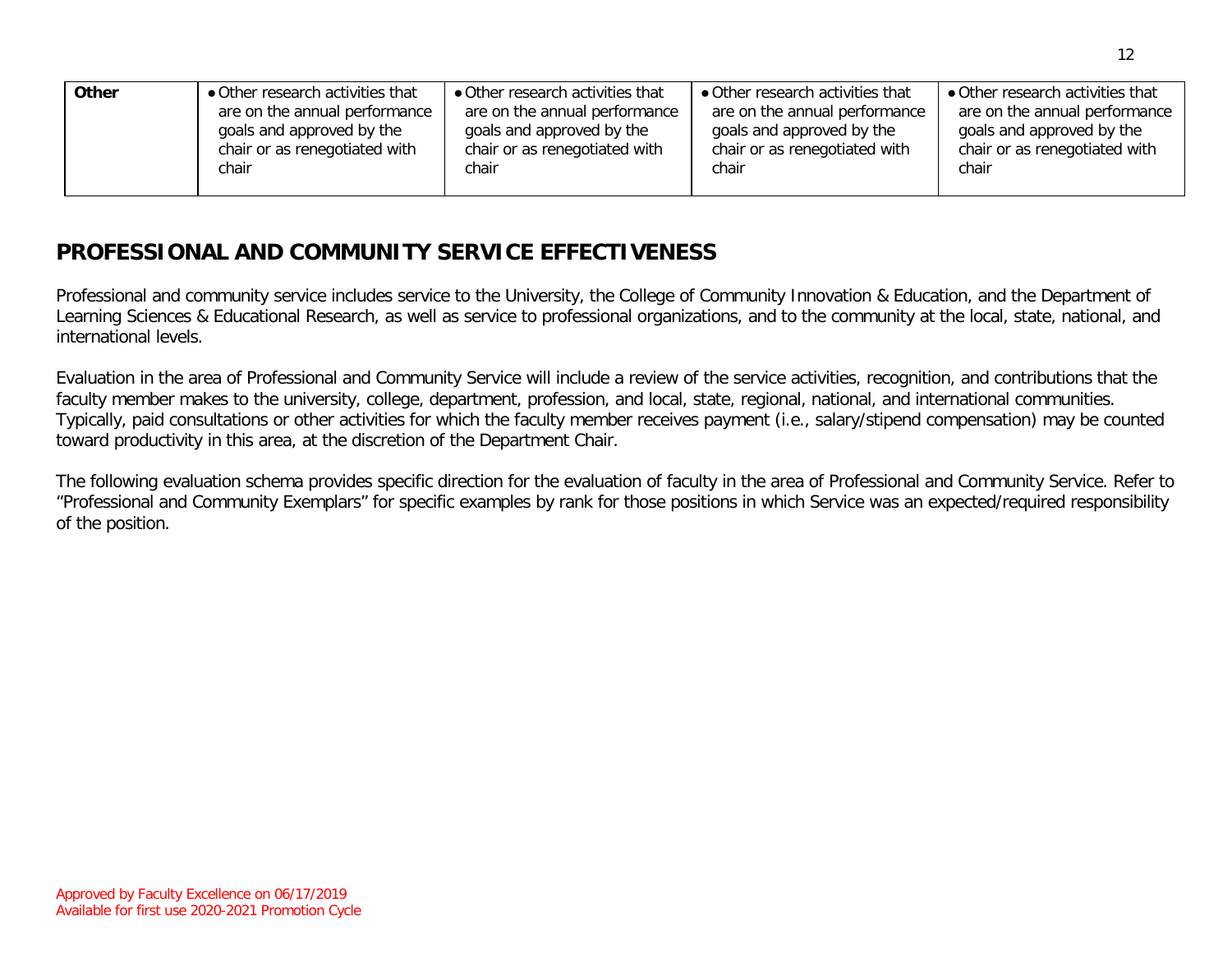#### **EVALUATION SCHEMA**

## **TENURED AND TENURE-EARNING FACULTY**

## **I. OUTSTANDING (4 points)**

To achieve an **OUTSTANDING** in the area of Professional and Community Service, faculty must meet the standards to be considered **SATISFACTORY** during the evaluation period, and readily respond to the service needs of the University, the profession, and the community by engaging in at least three (3) of the service exemplars according to rank.

#### **II. ABOVE SATISFACTORY (3 points)**

To achieve an **ABOVE SATISFACTORY** in the area of Professional and Community Service, faculty must meet the standards to be considered **SATISFACTORY** during the evaluation period, and readily respond to the service needs of the University, the profession, and the community by engaging in at least two (2) of the service exemplars according to rank.

#### **III. SATISFACTORY (2 points)**

To achieve a **SATISFACTORY** in the area of Professional and Community Service, faculty must adequately meet the following standards during the evaluation period:

- **●** Attend regular college and departmental meetings and retreats.
- **●** Attend college and departmental functions (e.g., Recognition Breakfast and/or the College Graduation Ceremony) at least once a year, and
- **●** Serve on a search committee (if requested)

In addition, faculty must readily respond to the service needs of the university, the profession, and the community by engaging in at least one (1) service exemplar according to rank.

## **IV. CONDITIONAL (1 point)**

To achieve a **CONDITIONAL** in the area of Professional and Community Service, faculty fail to meet the standards necessary to achieve a rating of **SATISFACTORY** during the evaluation period and do not respond to the needs of the university, the profession, and the community by engaging in service activities.

## **V. UNSATISFACTORY (0 points)**

To achieve an **UNSATISFACTORY** in the area of Professional and Community Service, faculty fail to meet the standards necessary to achieve a rating of **SATISFACTORY** across two or more evaluation periods, and do not respond to the needs of the university, the profession, and the community by engaging in service activities.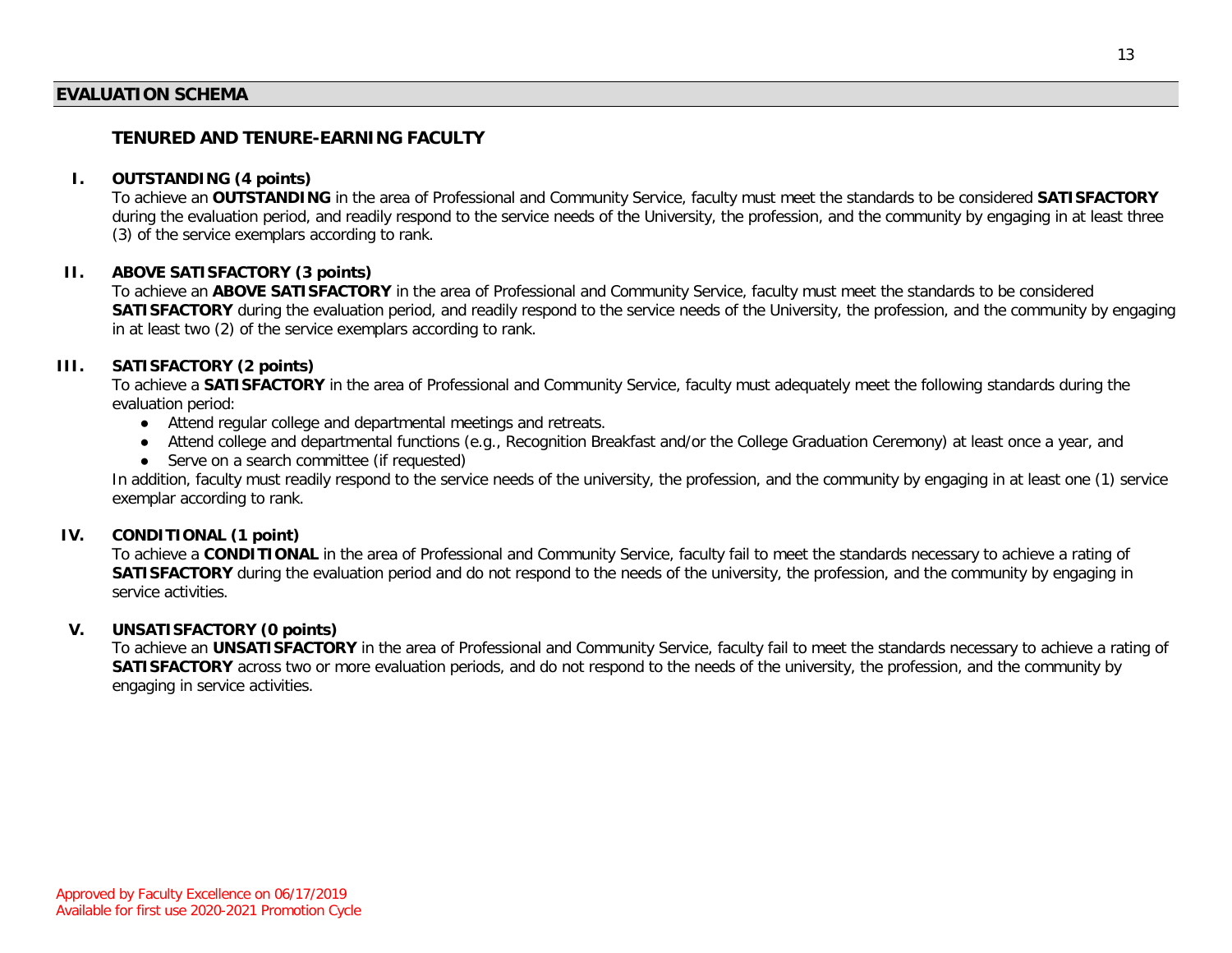## **NON-TENURE-EARNING FACULTY**

#### **I. OUTSTANDING (4 points)**

To achieve an **OUTSTANDING** in the area of Professional and Community Service faculty must meet the standards to be considered **SATISFACTORY** during the evaluation period, and readily respond to the service needs of the University, the profession, and the community by engaging in at least two (2) service exemplars according to rank.

#### **II.ABOVE SATISFACTORY (3 points)**

To achieve an **ABOVE SATISFACTORY** in the area of Professional and Community Service, faculty must meet the standards to be considered **SATISFACTORY** during the evaluation period, and readily respond to the service needs of the University, the profession, and the community by engaging in at least one (1) service exemplar according to rank.

#### **III.SATISFACTORY (2 points)**

To achieve a **SATISFACTORY** in the area of Professional and Community Service, faculty must adequately meet one (1) of the following standards during the evaluation period:

- Attend regularly college and departmental meetings and retreats, AND
- Attend college and departmental functions (e.g., Recognition Breakfast and/or the College Graduation Ceremony) at least once a year, OR
- Serve on search committee (if requested)

#### **IV.CONDITIONAL (1 point)**

To achieve a **CONDITIONAL** in the area of Professional and Community Service, faculty fail to meet the standards necessary to achieve a rating of **SATISFACTORY**, but have responded to the needs of the university, the profession, and the community by engaging in service activities during the evaluation period.

#### **V.UNSATISFACTORY (0 points)**

To achieve an **UNSATISFACTORY** in the area of Professional and Community Service, faculty fail to meet the standards necessary to achieve a rating of **SATISFACTORY** during the evaluation period, and do not respond to the needs of the university, the profession, and the community by engaging in service activities.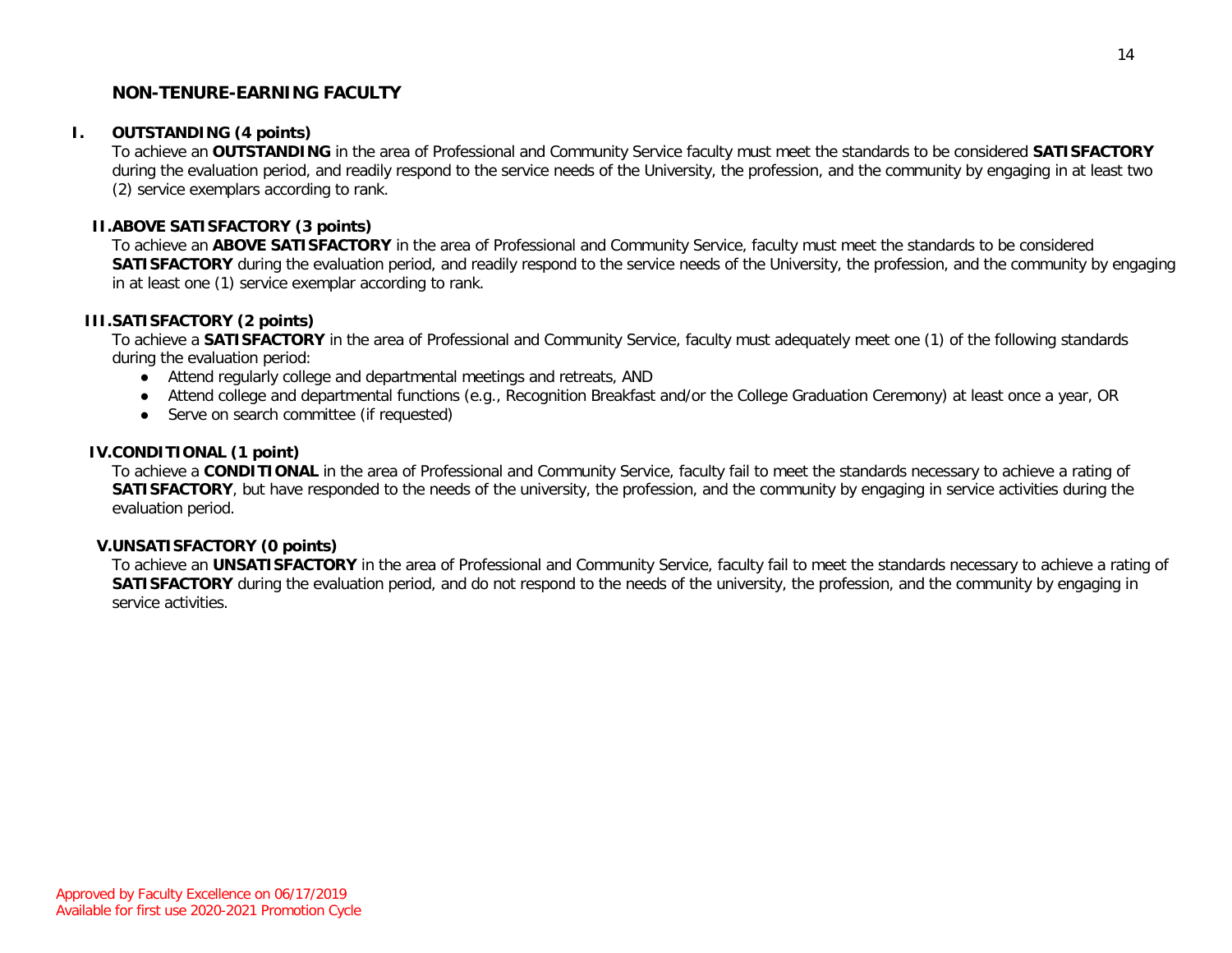## **PROFESSIONAL AND COMMUNITY SERVICE EFFECTIVENESS EXEMPLARS**

Examples shall include, but are not limited to, evidence of the following:

- a. Service to University/ College/ Department
- b. Service to Professional Organizations: State, National, and International
- c. Service to Community: School, Institution or Agency
- d. Other

The evaluation process will include review of faculty documentation of Professional and Community service, including such evidence as brochures or programs identifying presentations and workshops; a description of committee activity (e.g., name of committee, number of meetings attended, role on and contribution to the committee); consultant reports or products; and a description of substantial contribution to the effective functioning of a degree program.

## **PROFESSIONAL AND COMMUNITY SERVICE EFFECTIVENESS EXEMPLARS MATRIX**

| Exemplar                                             | Instructor/Lecturer                                                                | <b>Assistant Professor</b>                                                                                                                                                                                                                        | <b>Associate Professor</b>                                                                                                                                                                                                                                                                                                                                                                                                                                                         | <b>Professor</b>                                                                                                                                                                                                                                                                                                                                                                                                                                                                                                                  |
|------------------------------------------------------|------------------------------------------------------------------------------------|---------------------------------------------------------------------------------------------------------------------------------------------------------------------------------------------------------------------------------------------------|------------------------------------------------------------------------------------------------------------------------------------------------------------------------------------------------------------------------------------------------------------------------------------------------------------------------------------------------------------------------------------------------------------------------------------------------------------------------------------|-----------------------------------------------------------------------------------------------------------------------------------------------------------------------------------------------------------------------------------------------------------------------------------------------------------------------------------------------------------------------------------------------------------------------------------------------------------------------------------------------------------------------------------|
| Service to University/<br><b>College/ Department</b> | • Involvement with one or<br>more departmental<br>committees and/or<br>taskforces. | · Participates in program,<br>department, college, and/or<br>university committees<br>and/or task forces<br>• Participates in one or more<br>activities that promote the<br>professional development of<br>students, staff, and other<br>faculty. | • Participates in department,<br>college, and/or university<br>committees and/or task<br>forces<br>• Coordinator of or participant<br>in the program area's<br><b>Institutional Effectiveness</b><br>plan<br>• Participates in activities that<br>promote the professional<br>development of students,<br>staff, and other faculty<br>• Attracts outstanding<br>graduate students to<br>program related to<br>expertise<br>• Serves as member of one or<br>more review committees. | • Participates and leads in<br>governance department,<br>college, and/or university<br>committees and/or task<br>forces<br>• Coordinator of or participant<br>in the program area's<br><b>Institutional Effectiveness</b><br>plan<br>• Works to enhance national<br>reputation and visibility of<br>the institution<br>• Participates in activities that<br>promote the professional<br>development of students,<br>staff, and/or other faculty<br>• Assumes chair and/or<br>serves on one or more<br>special review groups, task |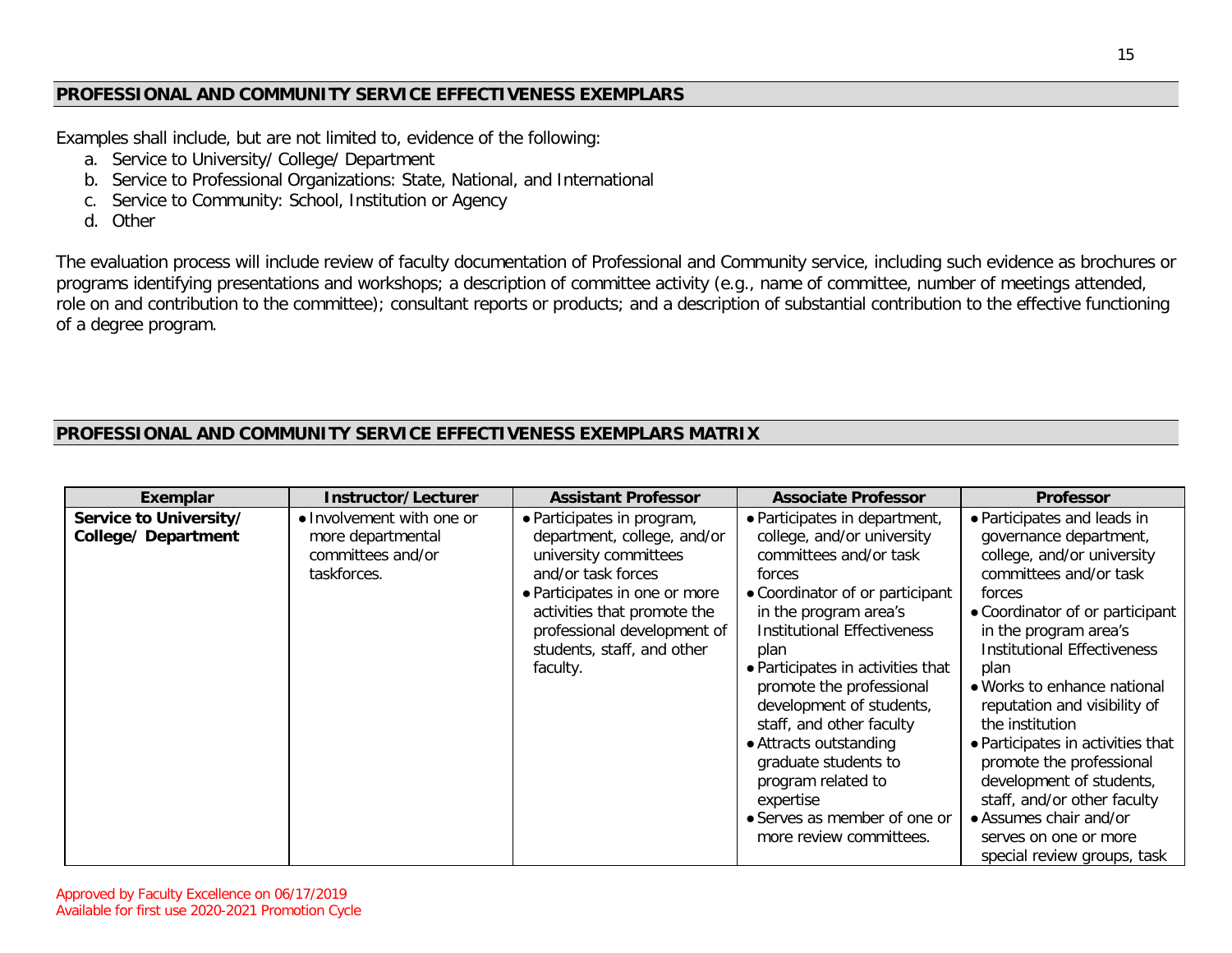|                                                                                                         |                                                       |                                                                                                                                                                                                                                                                                                                                                                                                                     |                                                                                                                                                                                                                                                                                                                                                                                                                                                                                                                                                                                                                                                                                                                                                                            | forces and/or policy making<br>bodies<br>• Attracts outstanding<br>graduate students to<br>program related to<br>expertise.<br>• Serves as a mentor for the<br>professional development of<br>students and/or faculty.                                                                                                                                                                                                                                                                                                                                                                                                                                                                                                                                                                                                                                                                                    |
|---------------------------------------------------------------------------------------------------------|-------------------------------------------------------|---------------------------------------------------------------------------------------------------------------------------------------------------------------------------------------------------------------------------------------------------------------------------------------------------------------------------------------------------------------------------------------------------------------------|----------------------------------------------------------------------------------------------------------------------------------------------------------------------------------------------------------------------------------------------------------------------------------------------------------------------------------------------------------------------------------------------------------------------------------------------------------------------------------------------------------------------------------------------------------------------------------------------------------------------------------------------------------------------------------------------------------------------------------------------------------------------------|-----------------------------------------------------------------------------------------------------------------------------------------------------------------------------------------------------------------------------------------------------------------------------------------------------------------------------------------------------------------------------------------------------------------------------------------------------------------------------------------------------------------------------------------------------------------------------------------------------------------------------------------------------------------------------------------------------------------------------------------------------------------------------------------------------------------------------------------------------------------------------------------------------------|
| <b>Service to Professional</b><br><b>Organizations: State,</b><br>National, and<br><b>International</b> | • Member of<br>professional/service<br>organizations. | • Serves on one or more<br>committees and/or<br>participates in one or more<br>activities of professional<br>organizations<br>● Presents at conferences or<br>programs for professional<br>organizations (activities may<br>not be used as Research<br>examplars)<br>• Participates in activities of<br>professional organizations<br>· Improves the program area<br>through attending<br>workshops or conferences. | · Demonstrates leadership in<br>one or more professional<br>and service activities<br>• Serves on one or more<br>committees of professional<br>organizations at the state,<br>regional, national, and/or<br>international levels<br>· Presents at conferences or<br>programs for professional<br>organizations (activities may<br>not be used as Research<br>examplars)<br>· Organizes one or more<br>workshops/continuing<br>education programs for<br>professional growth<br>· Serves on one or more<br>committees of professional<br>organizations at the state,<br>regional and national levels<br>· Provides keynote address at<br>professional meetings at<br>local, regional or national<br>meetings<br>· Participates in conference<br>planning and presentations. | • Evaluates materials of<br>persons from other<br>universities for purposes of<br>promotion/tenure<br>Demonstrates leadership in<br>professional and service<br>activities<br>• Contributes expertise to<br>professional groups and/or<br>peers through consultation,<br>mentoring and/or practice<br>• Demonstrates leadership in<br>one or more professional<br>and service activities<br>• Serves on one or more<br>committees of professional<br>organizations at the state,<br>regional, national, and/or<br>international levels<br>• Presents at conferences or<br>programs for professional<br>organizations (activities may<br>not be used as Research<br>examplars)<br>· Organizes one or more<br>workshops/continuing<br>education programs for<br>professional growth<br>• Serves on one or more<br>committees of professional<br>organizations at the state,<br>regional and national levels |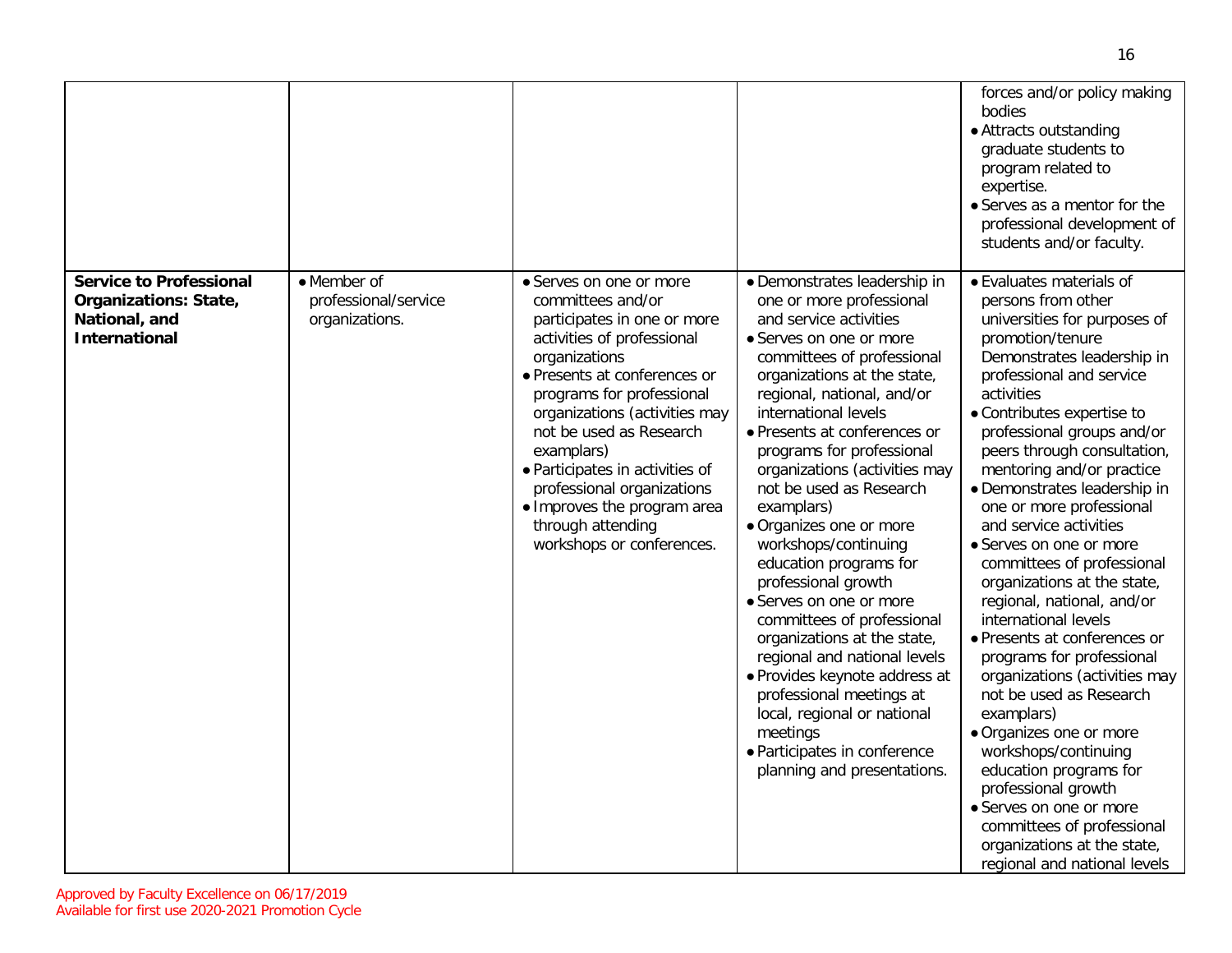| <b>Service to Community:</b>     | • Participates in one or more                                                                                                                                                                                                                                       | • Presents at and/or                                                                                                                                                               | • Serves on one or more local                                                                                                                                                                                                                                                                                                                                                                                                                                                                                                               | · Provides keynote address at<br>professional meetings at<br>regional, national, or<br>international levels<br>· Participates in conference<br>planning and presentations.<br>· Assumes leadership role on                                                                                                                                                                                                                                                                                                                                                                                                                                                                                                                                                |
|----------------------------------|---------------------------------------------------------------------------------------------------------------------------------------------------------------------------------------------------------------------------------------------------------------------|------------------------------------------------------------------------------------------------------------------------------------------------------------------------------------|---------------------------------------------------------------------------------------------------------------------------------------------------------------------------------------------------------------------------------------------------------------------------------------------------------------------------------------------------------------------------------------------------------------------------------------------------------------------------------------------------------------------------------------------|-----------------------------------------------------------------------------------------------------------------------------------------------------------------------------------------------------------------------------------------------------------------------------------------------------------------------------------------------------------------------------------------------------------------------------------------------------------------------------------------------------------------------------------------------------------------------------------------------------------------------------------------------------------------------------------------------------------------------------------------------------------|
| School, Institution or<br>Agency | local professional and<br>community activities<br>• Participates in one or more<br>workshops/continuing<br>education programs for<br>professional/community<br>groups<br>· Provides in-service training<br>in schools, and/or school or<br>community organizations. | organizes one or more<br>workshops/continuing<br>education programs for<br>community groups<br>• Contributes professional<br>expertise or consultation in<br>appropriate settings. | agency, community or<br>organization boards,<br>commissions, and<br>committees<br>• Presents at and/or<br>organizes one or more<br>workshops/continuing<br>education programs for<br>community groups<br>· Collaborates with<br>community in the<br>development of programs<br>and/or services<br>• Contributes professional<br>expertise or consultation in<br>appropriate settings<br>· Participate on accreditation<br>site visit teams or review<br>boards<br>• Participate in external<br>reviews for faculty<br>promotion and tenure. | one or more<br>committees/boards of<br>community agencies,<br>organization or commissions<br>• Serves on one or more local<br>agency, community or<br>organization boards,<br>commissions, and<br>committees<br>• Presents at and/or<br>organizes one or more<br>workshops/continuing<br>education programs for<br>community groups<br>• Assists in the evaluation of<br>one or more community<br>projects/programs<br>• Collaborates with<br>community in the<br>development of programs<br>and/or services<br>• Contributes professional<br>expertise or consultation in<br>appropriate settings<br>· Participate on accreditation<br>site visit teams or review<br>boards<br>• Participate in external<br>reviews for faculty<br>promotion and tenure. |
| <b>Service Award</b>             | · Local/state/regional award,<br>University award, or<br>national/international award                                                                                                                                                                               | · Local/state/regional award,<br>University award, or<br>national/international award                                                                                              | · Local/state/regional award,<br>University award, or<br>national/international award                                                                                                                                                                                                                                                                                                                                                                                                                                                       | · Local/state/regional award,<br>University award, or<br>national/international award                                                                                                                                                                                                                                                                                                                                                                                                                                                                                                                                                                                                                                                                     |